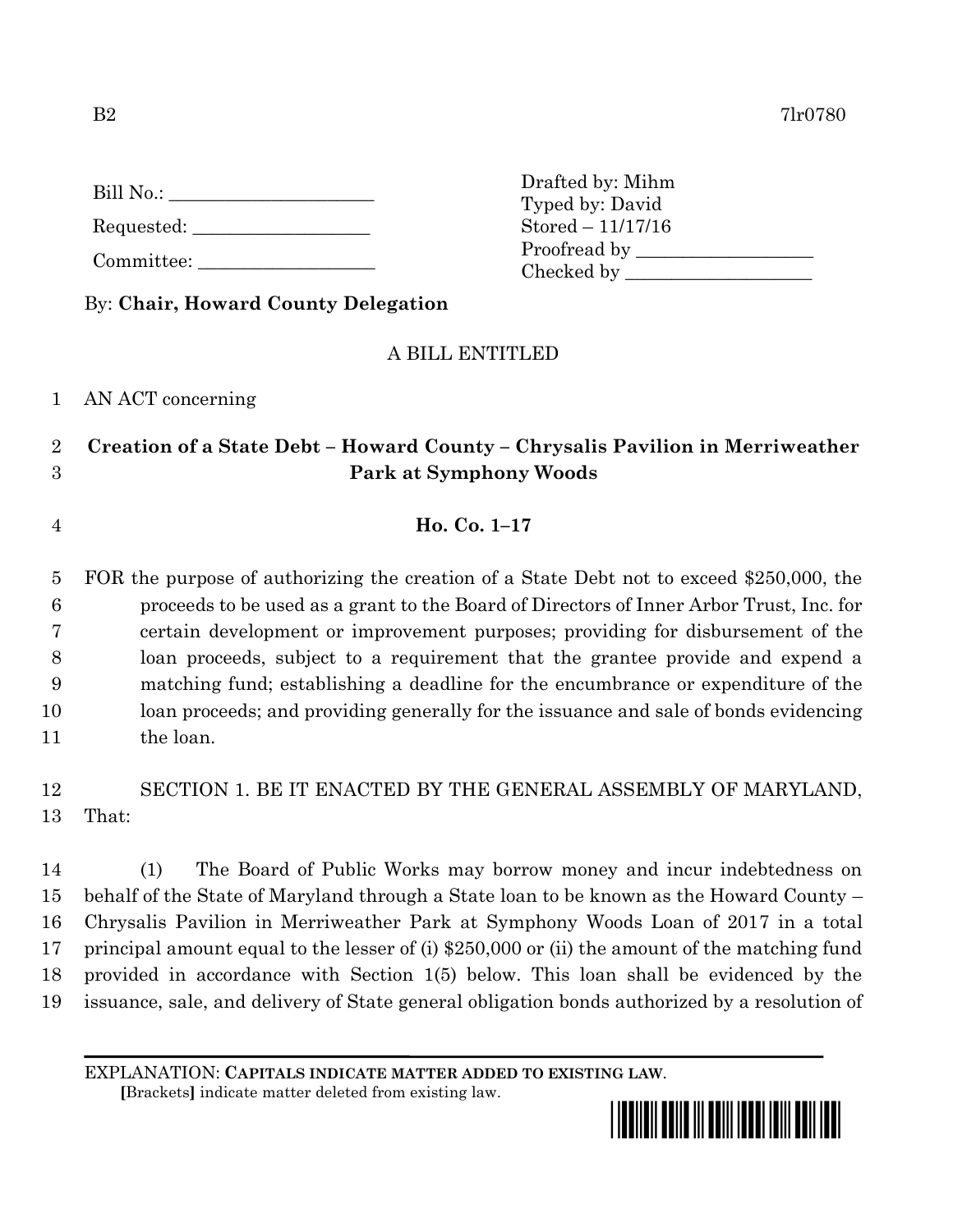## 7lr0780

 the Board of Public Works and issued, sold, and delivered in accordance with §§ 8–117 through 8–124 and 8–131.2 of the State Finance and Procurement Article.

 (2) The bonds to evidence this loan or installments of this loan may be sold as a single issue or may be consolidated and sold as part of a single issue of bonds under § 8–122 of the State Finance and Procurement Article.

 (3) The cash proceeds of the sale of the bonds shall be paid to the Treasurer and first shall be applied to the payment of the expenses of issuing, selling, and delivering the bonds, unless funds for this purpose are otherwise provided, and then shall be credited on the books of the Comptroller and expended, on approval by the Board of Public Works, for the following public purposes, including any applicable architects' and engineers' fees: as a grant to the Board of Directors of Inner Arbor Trust, Inc. (referred to hereafter in this Act as "the grantee") for the acquisition, planning, design, construction, repair, renovation, reconstruction, site improvement, and capital equipping of the Chrysalis Pavilion in Merriweather Park at Symphony Woods, located in Howard County.

 (4) An annual State tax is imposed on all assessable property in the State in rate and amount sufficient to pay the principal of and interest on the bonds, as and when due and until paid in full. The principal shall be discharged within 15 years after the date of issuance of the bonds.

 (5) Prior to the payment of any funds under the provisions of this Act for the purposes set forth in Section 1(3) above, the grantee shall provide and expend a matching fund. No part of the grantee's matching fund may be provided, either directly or indirectly, from funds of the State, whether appropriated or unappropriated. No part of the fund may consist of in kind contributions. The fund may consist of real property or funds expended prior to the effective date of this Act. In case of any dispute as to the amount of the matching fund or what money or assets may qualify as matching funds, the Board of Public Works shall determine the matter and the Board's decision is final. The grantee has until June 1, 2019, to present evidence satisfactory to the Board of Public Works that a matching fund will be provided. If satisfactory evidence is presented, the Board shall certify this fact and the amount of the matching fund to the State Treasurer, and the proceeds of the loan equal to the amount of the matching fund shall be expended for the purposes provided in this Act. Any amount of the loan in excess of the amount of the matching fund certified by the Board of Public Works shall be canceled and be of no further effect.